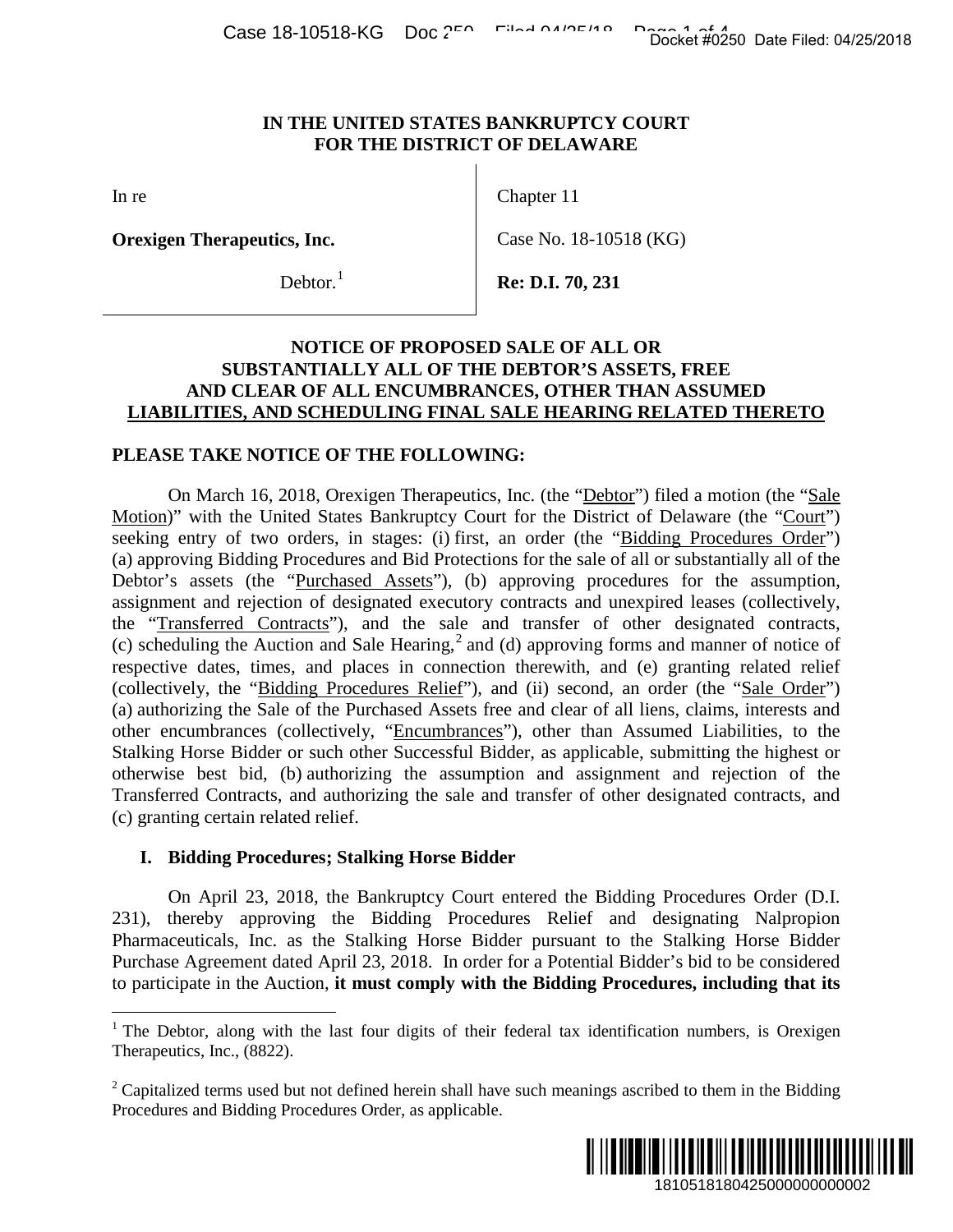**bid must be delivered, so as to be received on or before 4:00 p.m. (prevailing Eastern Time), on June 21, 2018 (the "Bid Deadline")**, to the Debtor's financial advisor: Perella Weinberg Partners, LP, 767 Fifth Avenue, New York, NY 10153, Attn: Brian Silver, email: [bsilver@pwpartners.com;](mailto:bsilver@pwpartners.com) with copies provided contemporaneously to (i) counsel to the Debtor: Hogan Lovells US LLP, 875 Third Avenue, New York, NY, 10022, Attn: Christopher R. Donoho III, Christopher R. Bryant and John D. Beck (Telephone: (212) 918-3000, email: [chris.donoho@hoganlovells.com,](mailto:chris.donoho@hoganlovells.com) [chris.bryant@hoganlovells.com,](mailto:christopher.bryant@hoganlovells.com) and [john.beck@hoganlovells.com;](mailto:john.beck@hoganlovells.com) (ii) counsel to certain of the DIP Lenders under, and as defined in the DIP Loan Agreement: Quinn Emanuel Urquhart & Sullivan LLP, 865 S. Figueroa Street, 10th Floor, Los Angeles, CA 90017, Attn: Eric Winston and Bennett Murphy (Telephone (213) 443-3000, email [ericwinston@quinnemanuel.com](mailto:ericwinston@quinnemanuel.com) and [bennettmurphy@quinnemanuel.com;](mailto:bennettmurphy@quinnemanuel.com) and (iii) counsel to the Committee: Irell & Manella LLP, 840 Newport Center Drive, Suite 400, Newport Beach, CA 92660, Attn: Jeffrey M. Reisner and Kerri A. Lyman (collectively, the "Notice Parties"). To receive copies of the (i) Sale Motion, all other exhibits to the Sale Motion, and/or a confidentiality agreement to become a Potential Bidder (as defined below), or (ii) a copy of the Stalking Horse Bidder Purchase Agreement, kindly submit a request in writing (email and facsimile requests are acceptable) to the Debtor's counsel: Hogan Lovells US LLP, 875 Third Avenue, New York, NY, 10012, Attn: Christopher R. Donoho III, Christopher R. Bryant and John D. Beck (Telephone: (212) 918-3000, email: [chris.donoho@hoganlovells.com,](mailto:chris.donoho@hoganlovells.com) [chris.bryant@hoganlovells.com](mailto:christopher.bryant@hoganlovells.com) and/or [john.beck@hoganlovells.com\)](mailto:john.beck@hoganlovells.com); or those with PACER accounts may download copies from the Bankruptcy Court's website at https://ecf.deb.uscourts.gov/. In order for Potential Bidders to obtain access to the Debtor's dataroom, each Potential Bidder must first sign and deliver a confidentiality agreement to the Debtor and provide certain financial data, which must be acceptable to the Debtor. Please refer to the Bidding Procedures for further information concerning submitting a Qualified Bid to participate at the Auction.

# **II. Sale Hearing and Closing**

The Sale Hearing is scheduled for June 28, 2018, at 10:00 a.m. (prevailing Eastern Time) at the United States Bankruptcy Court for the District of Delaware, 824 North Market Street, 6th Floor, Courtroom #3, Wilmington, Delaware 19801, before the Honorable Kevin Gross, United States Bankruptcy Judge. The Sale Hearing is being held to approve the highest or otherwise best offer received for the Purchased Assets at the Auction, which, if any, will take place at the offices of Hogan Lovells US, LLP, 875 Third Avenue, New York, NY 10022 on June 26, 2018, commencing at 10:00 a.m. (prevailing Eastern Time). The Sale Hearing may be adjourned or rescheduled with prior notice filed on the docket of the Debtor's Case or without prior notice by an announcement of the adjourned date at the Sale Hearing. The closing on the Sale with the Successful Bidder shall occur not later than July 13, 2018.

**THE DEADLINE TO OBJECT TO THE DEBTOR'S REQUEST TO APPROVE THE SALE OF THE PURCHASED ASSETS FREE AND CLEAR OF ALL ENCUMBRANCES (OTHER THAN THE ASSUMED LIABILITIES) TO THE SUCCESSFUL BIDDER (EACH, A "SALE OBJECTION") IS JUNE 11, 2018, at 4:00 P.M. (PREVAILING EASTERN TIME) (THE "SALE OBJECTION DEADLINE").**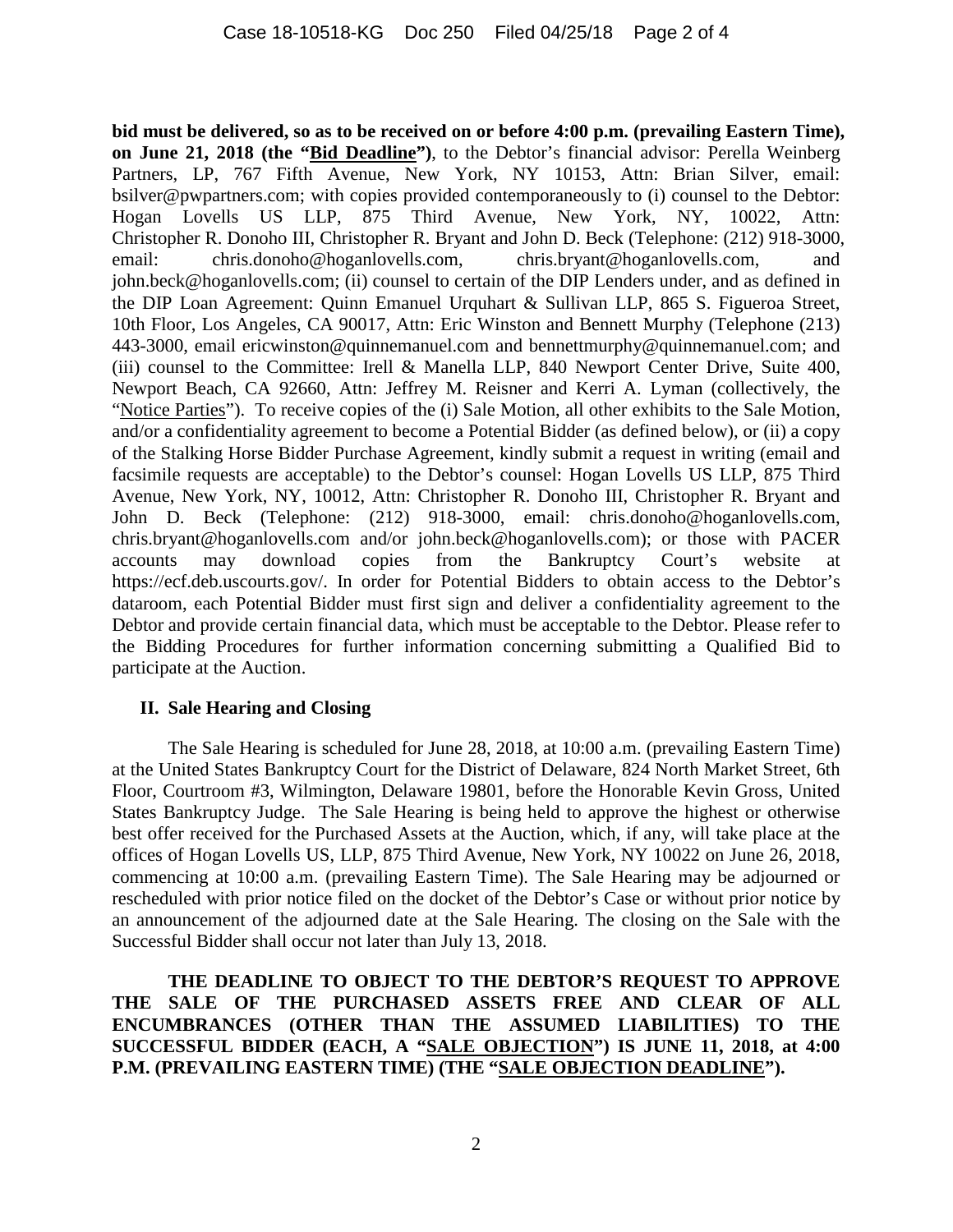Any person or entity wishing to submit a Sale Objection must do so in writing and state with particularity the grounds for such objections or other statements of position. All Sale Objections shall be served so as to be actually received by no later than the Sale Objection Deadline by (i) counsel to the Debtor: Hogan Lovells US LLP, 875 Third Avenue, New York, NY, 10022, Attn: Christopher R. Donoho III, Christopher R. Bryant and John D. Beck; (ii) the Office of the United States Trustee for the District of Delaware, 844 King Street, Suite 2207, Wilmington, DE 19801, Attn: Timothy J. Fox, Esq. (Telephone: (302) 573-6491, email: timothy.fox@usdoj.gov); and (iii) those parties who have filed notices of appearance and/or requested service of all motions and pleadings in this Chapter 11 Case prior to the date of service thereof.

The failure of any person or entity to file and serve a Sale Objection on or before the Sale Objection Deadline (i) shall be deemed a consent to the Sale to the Successful Bidder and the other relief requested in the Sale Motion, and (ii) shall be a bar to the assertion, at the Sale Hearing or thereafter, to the Sale Motion, the Auction, the sale of the Purchased Assets (including in any such case, without limitation, the transfer of the Purchased Assets free and clear of all Encumbrances, other than the Assumed Liabilities).

### **III. Debtor's Contracts and Leases**

The Sale Order, if approved, shall authorize the assumption and assignment of the Transferred Contracts of the Debtor and the rejection by the Debtor of certain other designated executory contracts and unexpired leases. In accordance with the Bidding Procedures Order, individual notices setting forth the specific Transferred Contracts to be assumed by the Debtor and assigned to the Successful Bidder, or sold and transferred to the Successful Bidder, and the proposed Cure Amounts for such contracts will be given to all counterparties to the Transferred Contracts. Such counterparties will be given the opportunity to object to the assumption and assignment, or sale and transfer, of a Transferred Contract and the proposed Cure Amount.

This Notice is subject to the full terms and conditions of the Bidding Procedures and the Bidding Procedures Order, which shall control in the event of any conflict. The Debtor encourages all persons to review such documents and all other Sale-related documents in their entirety and to consult an attorney if they have questions or want advice.

[*Signature follows*]